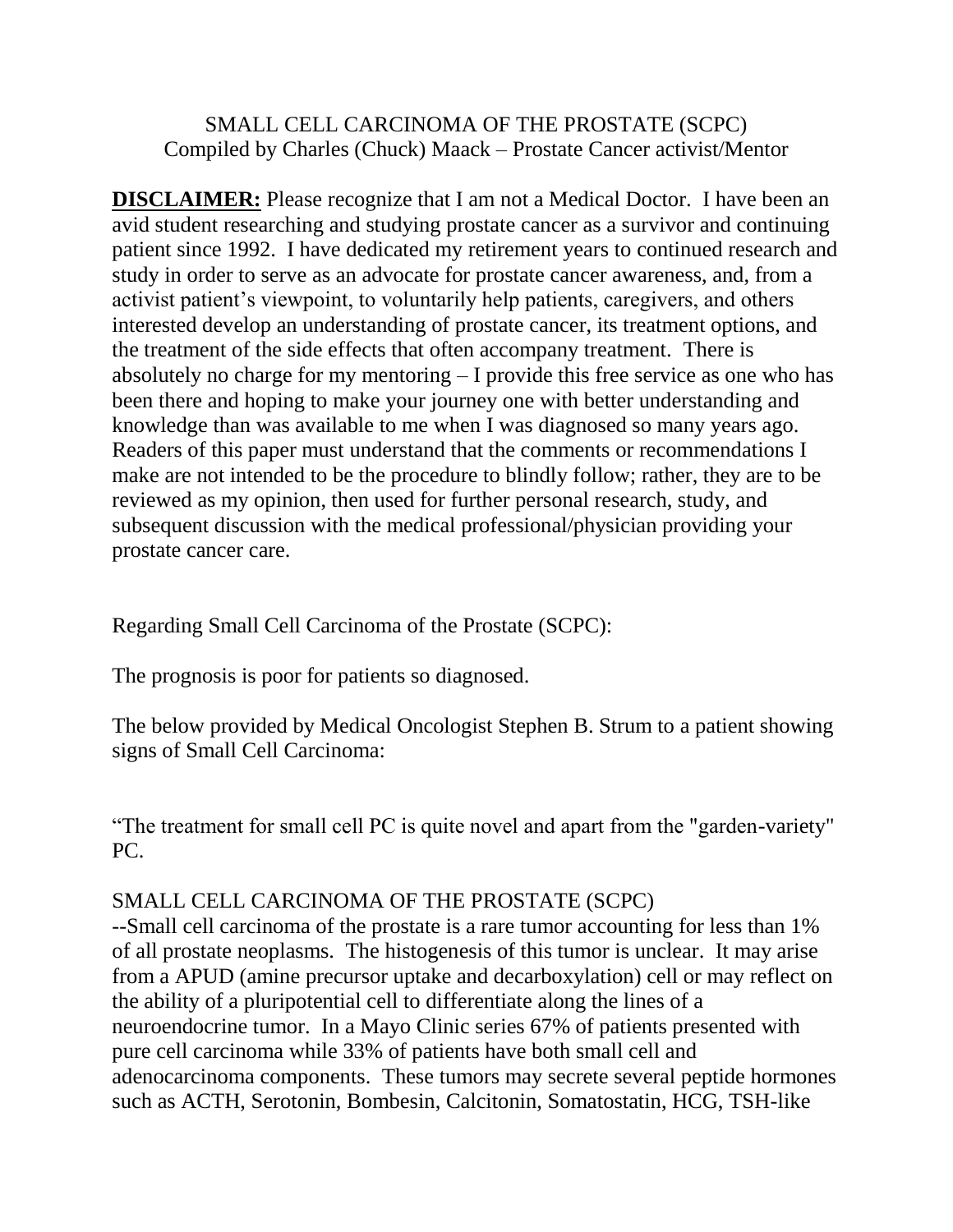material, PTH and Vasopressin-like substances. In many patients serum levels of these peptides are not elevated. In almost all patients immunoperoxidase stains for neuron specific enolase (NSE) are positive. In some of these patients, serum NSE is a useful tumor marker. Small cell prostate cancers frequently do not produce PSA or PAP. The prognosis of these tumors is usually proportional to the extent of neuroendocrine differentiation. These are aggressive tumors with a tendency to metastasize early and to unusual locations. In the Mayo Clinic series of 27 patients presenting between 1960 and 1990 the median survival time following diagnosis was 17.1 months with a range of 2 to 90 months.

Oesterling JE, Hauzeur CG and Farrow GM. Small cell anaplastic carcinoma of the prostate: A clinical, pathological and immunohistological study of 27 patients. J Urol 147:804-807, 1992.

Hagood PG, Johnson FE, Bedrossian CW and Silverberg AB. Small cell carcinoma of the prostate. Cancer 67:1406-1050,1991.

More about SCPC....

Strum SB, Leibowitz R and Koehler SC: Small cell carcinoma of the prostate (SCPC): Complete response to cyclophosphamide, doxorubicin and etoposide (CDE). Proc Am Soc Clin Oncol 13:239, 1994.

Small cell carcinoma of the prostate (SCPC) is an aggressive tumor with a tendency to metastasize early. The prognosis for patients with this histologic variant of prostate cancer is poor. There is no standard chemotherapy regimen for SCPC. We report a 77 year old patient with stage D?2 SCPC who achieved a CR with Cyclophosphamide, Doxorubicin and Etoposide (CDE). The regimen involved

Cyclophosphamide at a dose of 50 mg po bid x 14 days Etoposide at 50 po qd x 21 days Doxorubicin at 20 mg iv q wk. Courses were repeated q 29 days.

Baseline tumor markers included serum

neuron-specific enolase (NSE) of 119 [nl to 12.5], and an LDH of 932. After 1 cycle of CDE, the NSE and LDH returned to normal with values of 11.7 and 176 respectively. After 4 cycles of therapy a PET total body scan was normal. The patient is off all therapy after 6 cycles and is now 7 months in complete remission.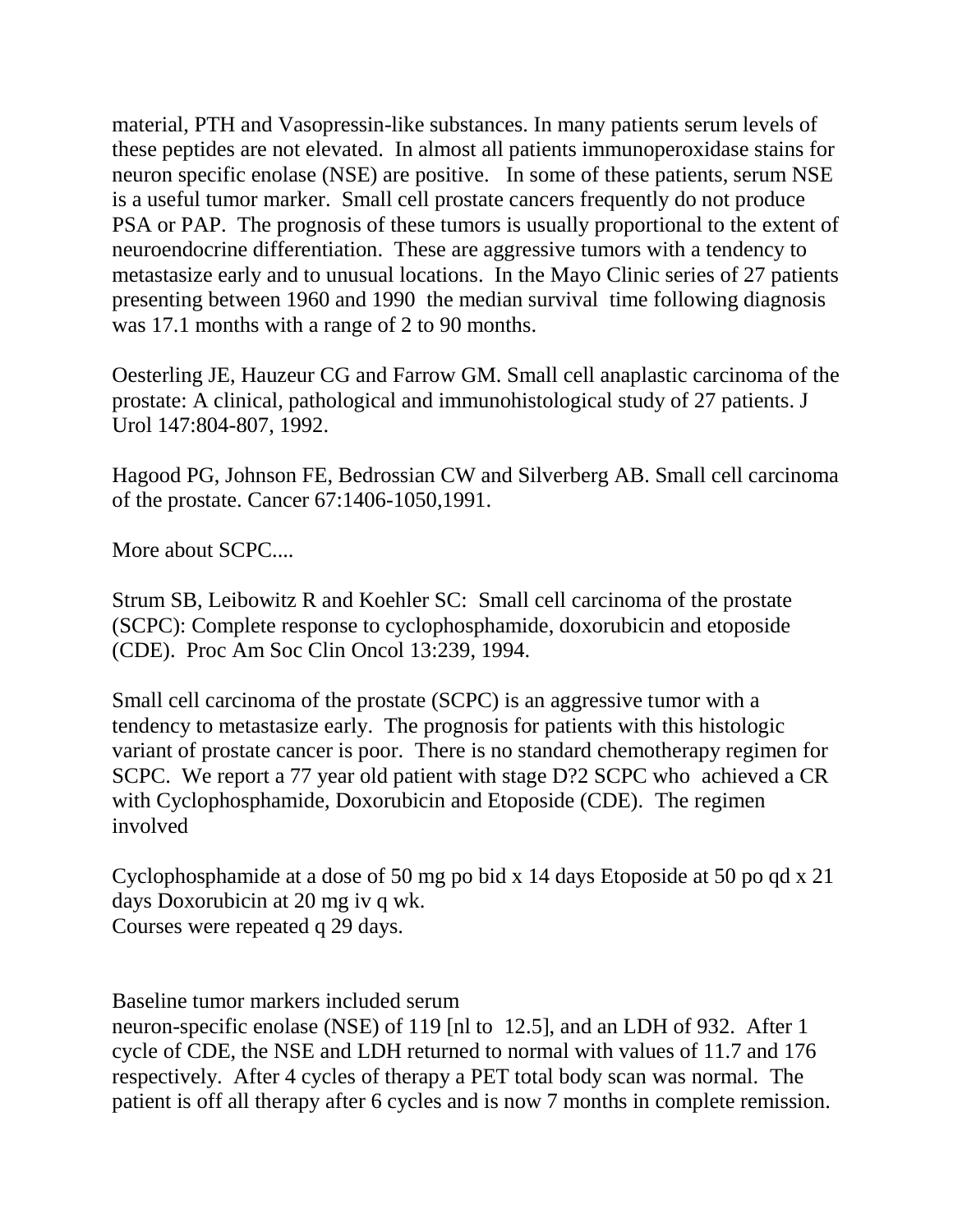The regimen was well-tolerated with moderate leukopenia. Alopecia was total. This regimen should be considered in patients with SCPC. A central repository to register patients with this rare variant and to evaluate treatment response to CDE and other protocols is encouraged.

The above is not "kid stuff" and all supportive care involving anti-emetics and support of the WBC & hematocrit must be done in a highly pro-active manner.

The patient above had a great response and after this response was also treated later on with  $Taxol + Cisplatin."$ 

## **MORE IN THIS REGARD:**

This paper describes anaplastic prostate cancer: <http://en.wikipedia.org/wiki/Anaplasia>

As noted in that paper: "Anaplasia is the most extreme disturbance in cell growth encountered in the spectrum of cellular proliferations;" obviously an indication that it is near impossible with today's medicines to rein in for any reasonable length of time.

This explanation in this paper appears to indicate that anaplasia is very similar to small cell carcinoma:

<http://emedicine.medscape.com/article/1611899-overview>

And has this prognosis:

"The prognosis of prostatic small cell carcinoma is poor, with a median survival of less than 1 year. There appears to be no significant survival difference between pure prostatic small cell carcinoma and mixed small cell carcinoma/adenocarcinoma. Tumor stage is the single most important predictive factor, although the presence of any amount of small cell carcinoma component is considered to carry a poor prognosis.

The experience of treating prostatic small cell carcinomas is limited, as such tumors are rare. These tumors generally do not respond to hormonal therapy or radiation therapy, and surgery is usually not curative[.](javascript:showrefcontent() Patients are usually treated in